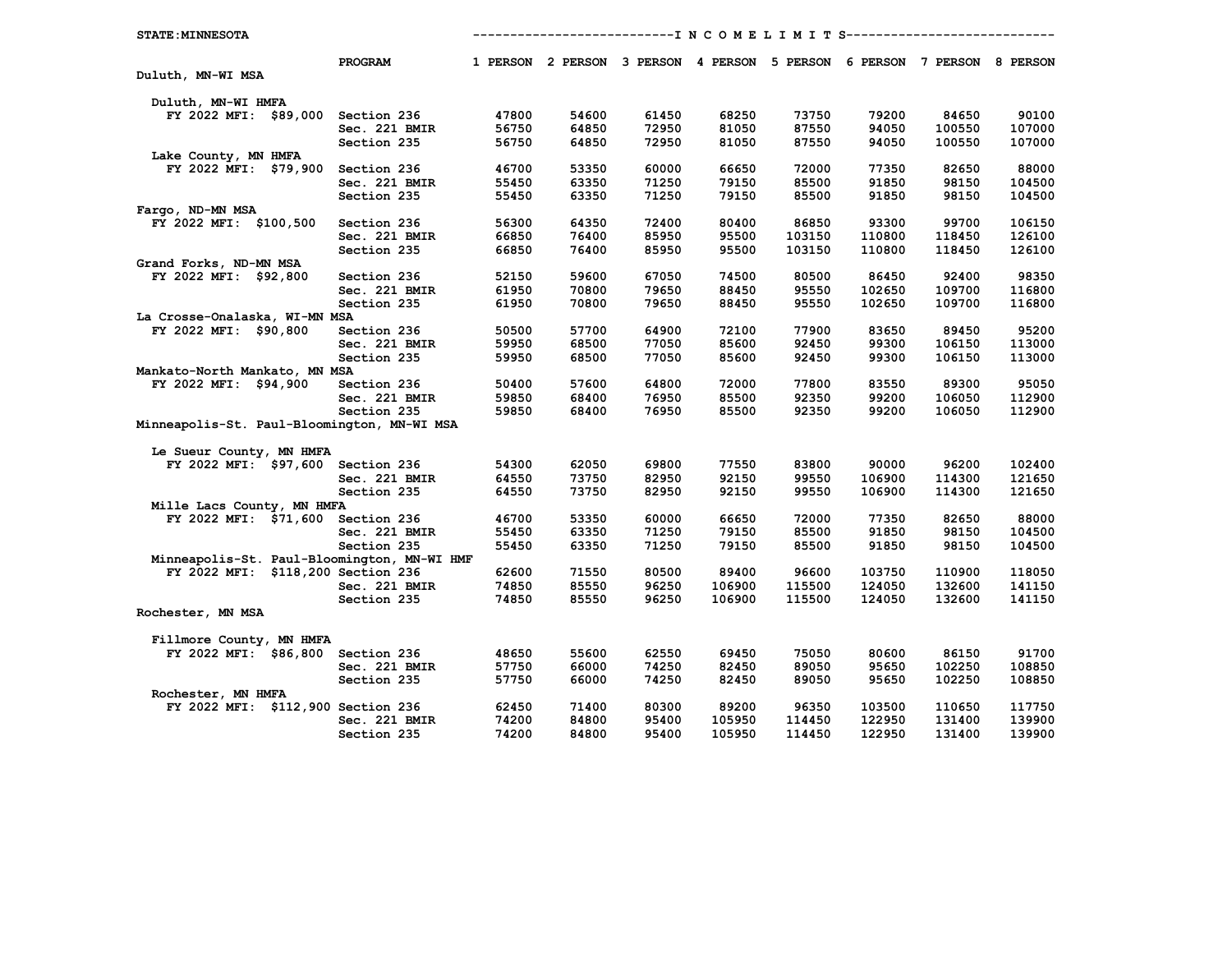| <b>STATE: MINNESOTA</b> |               |       |       |       |       |       | -------------------I N C O M E L I M I T S------------------------      |        |        |
|-------------------------|---------------|-------|-------|-------|-------|-------|-------------------------------------------------------------------------|--------|--------|
|                         | PROGRAM       |       |       |       |       |       | 1 PERSON 2 PERSON 3 PERSON 4 PERSON 5 PERSON 6 PERSON 7 PERSON 8 PERSON |        |        |
| Wabasha County, MN HMFA |               |       |       |       |       |       |                                                                         |        |        |
| FY 2022 MFI: \$89,400   | Section 236   | 50050 | 57200 | 64350 | 71500 | 77250 | 82950                                                                   | 88700  | 94400  |
|                         | Sec. 221 BMIR | 59450 | 67950 | 76450 | 84900 | 91700 | 98500                                                                   | 105300 | 112100 |
|                         | Section 235   | 59450 | 67950 | 76450 | 84900 | 91700 | 98500                                                                   | 105300 | 112100 |
| St. Cloud, MN MSA       |               |       |       |       |       |       |                                                                         |        |        |
| FY 2022 MFI: \$88,500   | Section 236   | 49500 | 56550 | 63600 | 70650 | 76350 | 82000                                                                   | 87650  | 93300  |
|                         | Sec. 221 BMIR | 58750 | 67150 | 75550 | 83900 | 90650 | 97350                                                                   | 104050 | 110750 |
|                         | Section 235   | 58750 | 67150 | 75550 | 83900 | 90650 | 97350                                                                   | 104050 | 110750 |
| Aitkin County, MN       |               |       |       |       |       |       |                                                                         |        |        |
| FY 2022 MFI: \$67,500   | Section 236   | 46700 | 53350 | 60000 | 66650 | 72000 | 77350                                                                   | 82650  | 88000  |
|                         | Sec. 221 BMIR | 55450 | 63350 | 71250 | 79150 | 85500 | 91850                                                                   | 98150  | 104500 |
|                         | Section 235   | 55450 | 63350 | 71250 | 79150 | 85500 | 91850                                                                   | 98150  | 104500 |
| Becker County, MN       |               |       |       |       |       |       |                                                                         |        |        |
| FY 2022 MFI: \$79,900   | Section 236   | 46700 | 53350 | 60000 | 66650 | 72000 | 77350                                                                   | 82650  | 88000  |
|                         | Sec. 221 BMIR | 55450 | 63350 | 71250 | 79150 | 85500 | 91850                                                                   | 98150  | 104500 |
|                         | Section 235   | 55450 | 63350 | 71250 | 79150 | 85500 | 91850                                                                   | 98150  | 104500 |
| Beltrami County, MN     |               |       |       |       |       |       |                                                                         |        |        |
| FY 2022 MFI: \$69,600   | Section 236   | 46700 | 53350 | 60000 | 66650 | 72000 | 77350                                                                   | 82650  | 88000  |
|                         | Sec. 221 BMIR | 55450 | 63350 | 71250 | 79150 | 85500 | 91850                                                                   | 98150  | 104500 |
|                         | Section 235   | 55450 | 63350 | 71250 | 79150 | 85500 | 91850                                                                   | 98150  | 104500 |
| Big Stone County, MN    |               |       |       |       |       |       |                                                                         |        |        |
| FY 2022 MFI: \$78,400   | Section 236   | 46700 | 53350 | 60000 | 66650 | 72000 | 77350                                                                   | 82650  | 88000  |
|                         | Sec. 221 BMIR | 55450 | 63350 | 71250 | 79150 | 85500 | 91850                                                                   | 98150  | 104500 |
|                         | Section 235   | 55450 | 63350 | 71250 | 79150 | 85500 | 91850                                                                   | 98150  | 104500 |
| Brown County, MN        |               |       |       |       |       |       |                                                                         |        |        |
| FY 2022 MFI: \$87,300   | Section 236   | 48900 | 55900 | 62900 | 69850 | 75450 | 81050                                                                   | 86650  | 92250  |
|                         | Sec. 221 BMIR | 58100 | 66400 | 74700 | 82950 | 89600 | 96250                                                                   | 102900 | 109500 |
|                         | Section 235   | 58100 | 66400 | 74700 | 82950 | 89600 | 96250                                                                   | 102900 | 109500 |
| Cass County, MN         |               |       |       |       |       |       |                                                                         |        |        |
| FY 2022 MFI: \$69,100   | Section 236   | 46700 | 53350 | 60000 | 66650 | 72000 | 77350                                                                   | 82650  | 88000  |
|                         | Sec. 221 BMIR | 55450 | 63350 | 71250 | 79150 | 85500 | 91850                                                                   | 98150  | 104500 |
|                         | Section 235   | 55450 | 63350 | 71250 | 79150 | 85500 | 91850                                                                   | 98150  | 104500 |
| Chippewa County, MN     |               |       |       |       |       |       |                                                                         |        |        |
| FY 2022 MFI: \$80,000   | Section 236   | 46700 | 53350 | 60000 | 66650 | 72000 | 77350                                                                   | 82650  | 88000  |
|                         | Sec. 221 BMIR | 55450 | 63350 | 71250 | 79150 | 85500 | 91850                                                                   | 98150  | 104500 |
|                         | Section 235   | 55450 | 63350 | 71250 | 79150 | 85500 | 91850                                                                   | 98150  | 104500 |
| Clearwater County, MN   |               |       |       |       |       |       |                                                                         |        |        |
| FY 2022 MFI: \$72,300   | Section 236   | 46700 | 53350 | 60000 | 66650 | 72000 | 77350                                                                   | 82650  | 88000  |
|                         | Sec. 221 BMIR | 55450 | 63350 | 71250 | 79150 | 85500 | 91850                                                                   | 98150  | 104500 |
|                         | Section 235   | 55450 | 63350 | 71250 | 79150 | 85500 | 91850                                                                   | 98150  | 104500 |
| Cook County, MN         |               |       |       |       |       |       |                                                                         |        |        |
| FY 2022 MFI: \$75,300   | Section 236   | 46700 | 53350 | 60000 | 66650 | 72000 | 77350                                                                   | 82650  | 88000  |
|                         | Sec. 221 BMIR | 55450 | 63350 | 71250 | 79150 | 85500 | 91850                                                                   | 98150  | 104500 |
|                         | Section 235   | 55450 | 63350 | 71250 | 79150 | 85500 | 91850                                                                   | 98150  | 104500 |
| Cottonwood County, MN   |               |       |       |       |       |       |                                                                         |        |        |
| FY 2022 MFI: \$73,900   | Section 236   | 46700 | 53350 | 60000 | 66650 | 72000 | 77350                                                                   | 82650  | 88000  |
|                         | Sec. 221 BMIR | 55450 | 63350 | 71250 | 79150 | 85500 | 91850                                                                   | 98150  | 104500 |
|                         | Section 235   | 55450 | 63350 | 71250 | 79150 | 85500 | 91850                                                                   | 98150  | 104500 |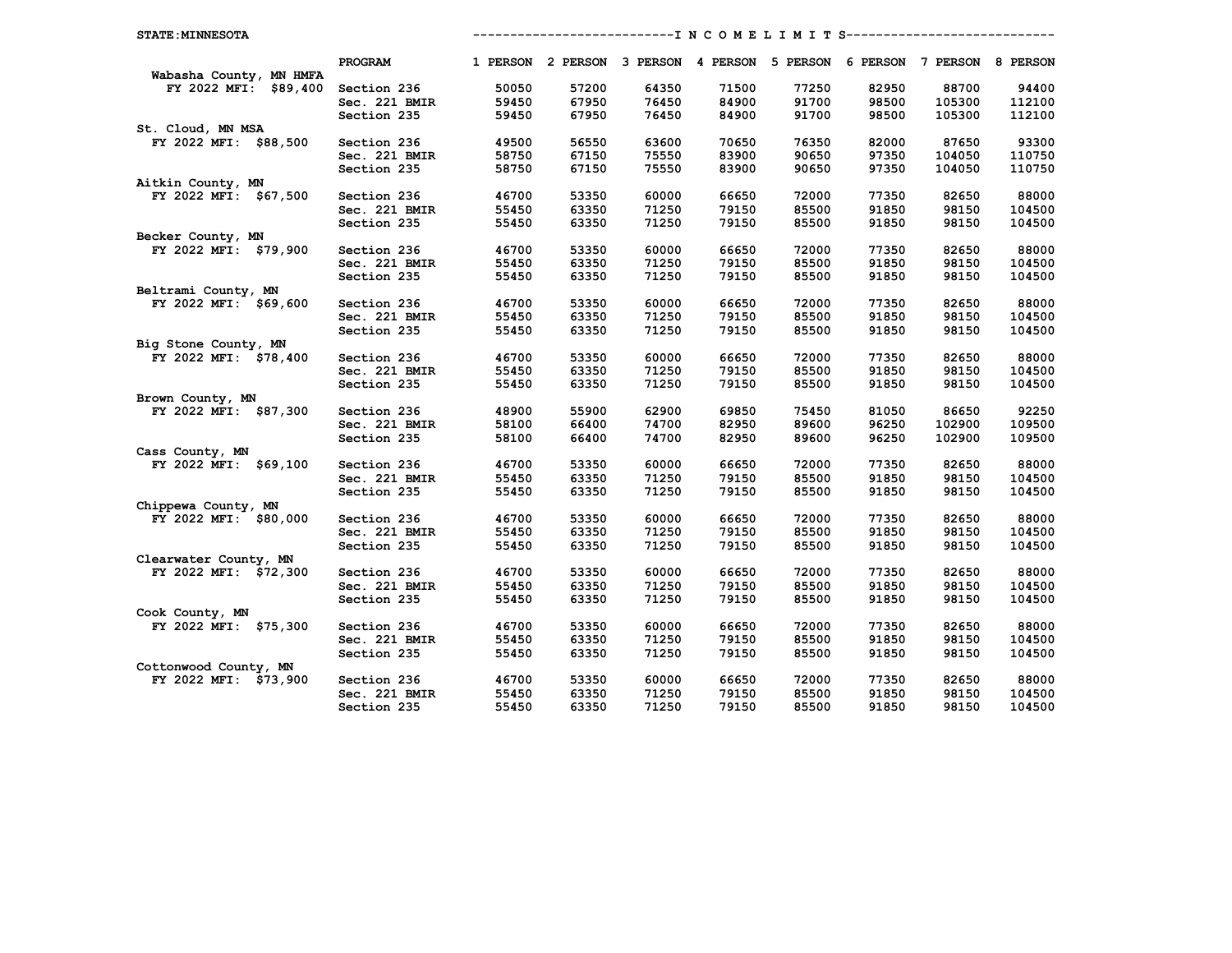| <b>STATE: MINNESOTA</b> |               |       |       |       |       |       |        | ----------------INCOMELIMITS----------------------                      |        |
|-------------------------|---------------|-------|-------|-------|-------|-------|--------|-------------------------------------------------------------------------|--------|
|                         | PROGRAM       |       |       |       |       |       |        | 1 PERSON 2 PERSON 3 PERSON 4 PERSON 5 PERSON 6 PERSON 7 PERSON 8 PERSON |        |
| Crow Wing County, MN    |               |       |       |       |       |       |        |                                                                         |        |
| FY 2022 MFI: \$81,600   | Section 236   | 46700 | 53350 | 60000 | 66650 | 72000 | 77350  | 82650                                                                   | 88000  |
|                         | Sec. 221 BMIR | 55450 | 63350 | 71250 | 79150 | 85500 | 91850  | 98150                                                                   | 104500 |
|                         | Section 235   | 55450 | 63350 | 71250 | 79150 | 85500 | 91850  | 98150                                                                   | 104500 |
| Douglas County, MN      |               |       |       |       |       |       |        |                                                                         |        |
| FY 2022 MFI: \$88,700   | Section 236   | 49700 | 56800 | 63900 | 70950 | 76650 | 82350  | 88000                                                                   | 93700  |
|                         | Sec. 221 BMIR | 59000 | 67400 | 75850 | 84250 | 91000 | 97750  | 104500                                                                  | 111250 |
|                         | Section 235   | 59000 | 67400 | 75850 | 84250 | 91000 | 97750  | 104500                                                                  | 111250 |
| Faribault County, MN    |               |       |       |       |       |       |        |                                                                         |        |
| FY 2022 MFI: \$77,600   | Section 236   | 46700 | 53350 | 60000 | 66650 | 72000 | 77350  | 82650                                                                   | 88000  |
|                         | Sec. 221 BMIR | 55450 | 63350 | 71250 | 79150 | 85500 | 91850  | 98150                                                                   | 104500 |
|                         | Section 235   | 55450 | 63350 | 71250 | 79150 | 85500 | 91850  | 98150                                                                   | 104500 |
| Freeborn County, MN     |               |       |       |       |       |       |        |                                                                         |        |
| FY 2022 MFI: \$71,500   | Section 236   | 46700 | 53350 | 60000 | 66650 | 72000 | 77350  | 82650                                                                   | 88000  |
|                         | Sec. 221 BMIR | 55450 | 63350 | 71250 | 79150 | 85500 | 91850  | 98150                                                                   | 104500 |
|                         | Section 235   | 55450 | 63350 | 71250 | 79150 | 85500 | 91850  | 98150                                                                   | 104500 |
| Goodhue County, MN      |               |       |       |       |       |       |        |                                                                         |        |
| FY 2022 MFI: \$96,800   | Section 236   | 54250 | 62000 | 69750 | 77450 | 83650 | 89850  | 96050                                                                   | 102250 |
|                         | Sec. 221 BMIR | 64400 | 73600 | 82800 | 91950 | 99350 | 106700 | 114050                                                                  | 121400 |
|                         | Section 235   | 64400 | 73600 | 82800 | 91950 | 99350 | 106700 | 114050                                                                  | 121400 |
| Grant County, MN        |               |       |       |       |       |       |        |                                                                         |        |
| FY 2022 MFI: \$73,800   | Section 236   | 46700 | 53350 | 60000 | 66650 | 72000 | 77350  | 82650                                                                   | 88000  |
|                         | Sec. 221 BMIR | 55450 | 63350 | 71250 | 79150 | 85500 | 91850  | 98150                                                                   | 104500 |
|                         | Section 235   | 55450 | 63350 | 71250 | 79150 | 85500 | 91850  | 98150                                                                   | 104500 |
| Hubbard County, MN      |               |       |       |       |       |       |        |                                                                         |        |
| FY 2022 MFI: \$75,700   | Section 236   | 46700 | 53350 | 60000 | 66650 | 72000 | 77350  | 82650                                                                   | 88000  |
|                         | Sec. 221 BMIR | 55450 | 63350 | 71250 | 79150 | 85500 | 91850  | 98150                                                                   | 104500 |
|                         | Section 235   | 55450 | 63350 | 71250 | 79150 | 85500 | 91850  | 98150                                                                   | 104500 |
| Itasca County, MN       |               |       |       |       |       |       |        |                                                                         |        |
| FY 2022 MFI: \$76,500   | Section 236   | 46700 | 53350 | 60000 | 66650 | 72000 | 77350  | 82650                                                                   | 88000  |
|                         | Sec. 221 BMIR | 55450 | 63350 | 71250 | 79150 | 85500 | 91850  | 98150                                                                   | 104500 |
|                         | Section 235   | 55450 | 63350 | 71250 | 79150 | 85500 | 91850  | 98150                                                                   | 104500 |
| Jackson County, MN      |               |       |       |       |       |       |        |                                                                         |        |
| FY 2022 MFI: \$80,900   | Section 236   | 46850 | 53550 | 60250 | 66900 | 72300 | 77650  | 83000                                                                   | 88350  |
|                         | Sec. 221 BMIR | 55650 | 63600 | 71550 | 79450 | 85850 | 92200  | 98550                                                                   | 104900 |
|                         | Section 235   | 55650 | 63600 | 71550 | 79450 | 85850 | 92200  | 98550                                                                   | 104900 |
| Kanabec County, MN      |               |       |       |       |       |       |        |                                                                         |        |
| FY 2022 MFI: \$77,000   | Section 236   | 46700 | 53350 | 60000 | 66650 | 72000 | 77350  | 82650                                                                   | 88000  |
|                         | Sec. 221 BMIR | 55450 | 63350 | 71250 | 79150 | 85500 | 91850  | 98150                                                                   | 104500 |
|                         | Section 235   | 55450 | 63350 | 71250 | 79150 | 85500 | 91850  | 98150                                                                   | 104500 |
| Kandiyohi County, MN    |               |       |       |       |       |       |        |                                                                         |        |
| FY 2022 MFI: \$81,000   | Section 236   | 46850 | 53550 | 60250 | 66900 | 72300 | 77650  | 83000                                                                   | 88350  |
|                         | Sec. 221 BMIR | 55650 | 63600 | 71550 | 79450 | 85850 | 92200  | 98550                                                                   | 104900 |
|                         | Section 235   | 55650 | 63600 | 71550 | 79450 | 85850 | 92200  | 98550                                                                   | 104900 |
| Kittson County, MN      |               |       |       |       |       |       |        |                                                                         |        |
| FY 2022 MFI: \$83,100   | Section 236   | 46800 | 53450 | 60150 | 66800 | 72150 | 77500  | 82850                                                                   | 88200  |
|                         | Sec. 221 BMIR | 55550 | 63500 | 71450 | 79350 | 85700 | 92050  | 98400                                                                   | 104750 |
|                         | Section 235   | 55550 | 63500 | 71450 | 79350 | 85700 | 92050  | 98400                                                                   | 104750 |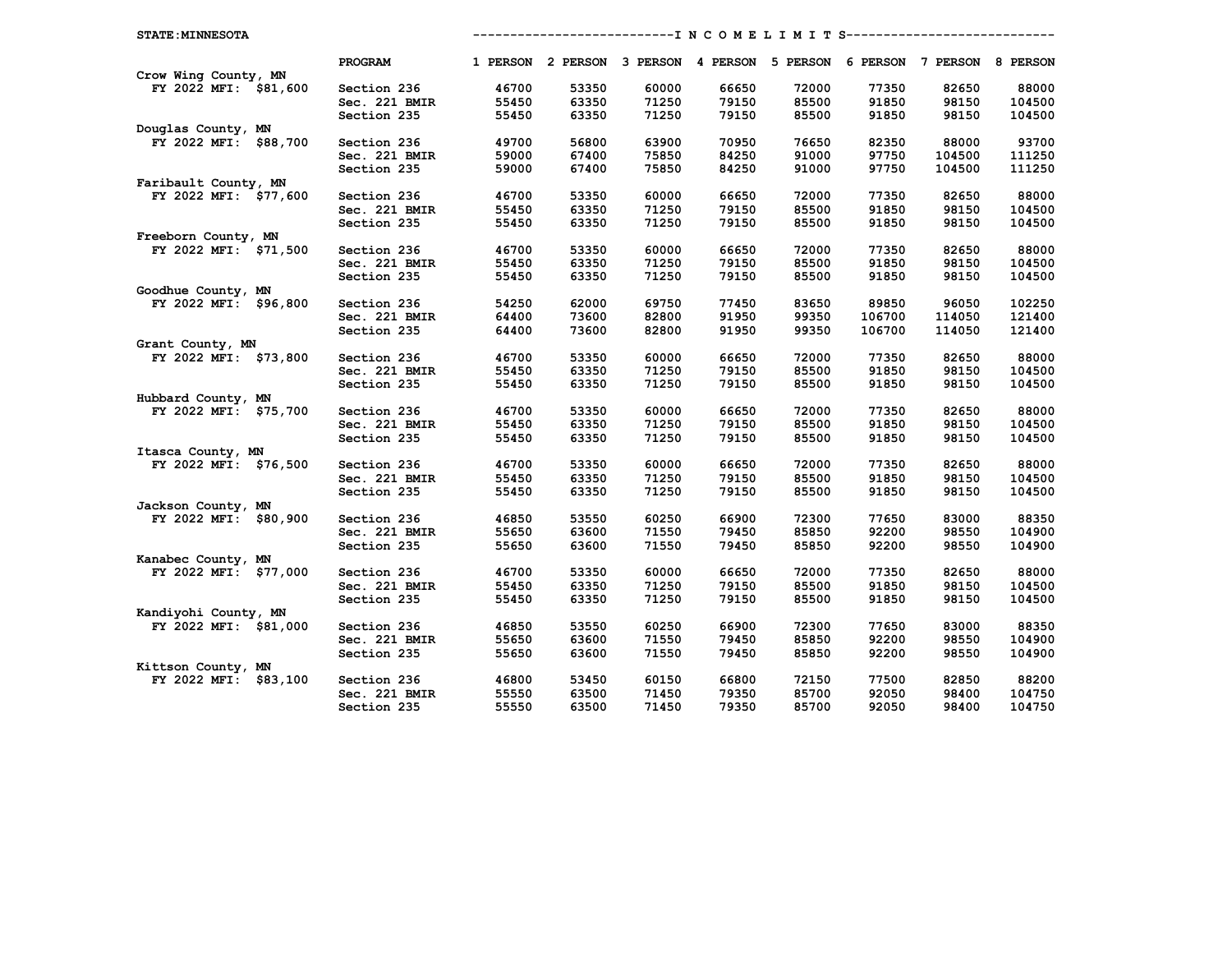| <b>STATE: MINNESOTA</b>                   |               |       |       |       |       | ------------------- N C O M E L I M I T S-----------------------        |       |        |        |
|-------------------------------------------|---------------|-------|-------|-------|-------|-------------------------------------------------------------------------|-------|--------|--------|
|                                           | PROGRAM       |       |       |       |       | 1 PERSON 2 PERSON 3 PERSON 4 PERSON 5 PERSON 6 PERSON 7 PERSON 8 PERSON |       |        |        |
| Koochiching County, MN                    |               |       |       |       |       |                                                                         |       |        |        |
| FY 2022 MFI: \$71,800                     | Section 236   | 46700 | 53350 | 60000 | 66650 | 72000                                                                   | 77350 | 82650  | 88000  |
|                                           | Sec. 221 BMIR | 55450 | 63350 | 71250 | 79150 | 85500                                                                   | 91850 | 98150  | 104500 |
|                                           | Section 235   | 55450 | 63350 | 71250 | 79150 | 85500                                                                   | 91850 | 98150  | 104500 |
| Lac qui Parle County, MN                  |               |       |       |       |       |                                                                         |       |        |        |
| FY 2022 MFI: \$76,000                     | Section 236   | 46700 | 53350 | 60000 | 66650 | 72000                                                                   | 77350 | 82650  | 88000  |
|                                           | Sec. 221 BMIR | 55450 | 63350 | 71250 | 79150 | 85500                                                                   | 91850 | 98150  | 104500 |
|                                           | Section 235   | 55450 | 63350 | 71250 | 79150 | 85500                                                                   | 91850 | 98150  | 104500 |
| Lake of the Woods County, MN              |               |       |       |       |       |                                                                         |       |        |        |
| FY 2022 MFI: \$71,800                     | Section 236   | 46700 | 53350 | 60000 | 66650 | 72000                                                                   | 77350 | 82650  | 88000  |
|                                           | Sec. 221 BMIR | 55450 | 63350 | 71250 | 79150 | 85500                                                                   | 91850 | 98150  | 104500 |
|                                           | Section 235   | 55450 | 63350 | 71250 | 79150 | 85500                                                                   | 91850 | 98150  | 104500 |
| Lincoln County, MN                        |               |       |       |       |       |                                                                         |       |        |        |
| FY 2022 MFI: \$78,700                     | Section 236   | 46700 | 53350 | 60000 | 66650 | 72000                                                                   | 77350 | 82650  | 88000  |
|                                           | Sec. 221 BMIR | 55450 | 63350 | 71250 | 79150 | 85500                                                                   | 91850 | 98150  | 104500 |
|                                           | Section 235   | 55450 | 63350 | 71250 | 79150 | 85500                                                                   | 91850 | 98150  | 104500 |
| Lyon County, MN                           |               |       |       |       |       |                                                                         |       |        |        |
| FY 2022 MFI: \$83,200                     | Section 236   | 46850 | 53550 | 60250 | 66900 | 72300                                                                   | 77650 | 83000  | 88350  |
|                                           | Sec. 221 BMIR | 55650 | 63600 | 71550 | 79450 | 85850                                                                   | 92200 | 98550  | 104900 |
|                                           | Section 235   | 55650 | 63600 | 71550 | 79450 | 85850                                                                   | 92200 | 98550  | 104900 |
| Mahnomen County, MN                       |               |       |       |       |       |                                                                         |       |        |        |
| FY 2022 MFI: \$59,700                     | Section 236   | 46700 | 53350 | 60000 | 66650 | 72000                                                                   | 77350 | 82650  | 88000  |
|                                           | Sec. 221 BMIR | 55450 | 63350 | 71250 | 79150 | 85500                                                                   | 91850 | 98150  | 104500 |
|                                           | Section 235   | 55450 | 63350 | 71250 | 79150 | 85500                                                                   | 91850 | 98150  | 104500 |
| Marshall County, MN                       |               |       |       |       |       |                                                                         |       |        |        |
| FY 2022 MFI: \$84,700                     | Section 236   | 47450 | 54200 | 61000 | 67750 | 73200                                                                   | 78600 | 84050  | 89450  |
|                                           | Sec. 221 BMIR | 56350 | 64400 | 72450 | 80450 | 86900                                                                   | 93350 | 99800  | 106200 |
|                                           | Section 235   | 56350 | 64400 | 72450 | 80450 | 86900                                                                   | 93350 | 99800  | 106200 |
| Martin County, MN                         |               |       |       |       |       |                                                                         |       |        |        |
| FY 2022 MFI: \$76,600                     | Section 236   | 46700 | 53350 | 60000 | 66650 | 72000                                                                   | 77350 | 82650  | 88000  |
|                                           | Sec. 221 BMIR | 55450 | 63350 | 71250 | 79150 | 85500                                                                   | 91850 | 98150  | 104500 |
|                                           | Section 235   | 55450 | 63350 | 71250 | 79150 | 85500                                                                   | 91850 | 98150  | 104500 |
| McLeod County, MN                         |               |       |       |       |       |                                                                         |       |        |        |
| FY 2022 MFI: \$88,800                     | Section 236   | 49750 | 56850 | 63950 | 71050 | 76750                                                                   | 82450 | 88150  | 93800  |
|                                           | Sec. 221 BMIR | 59050 | 67500 | 75950 | 84350 | 91100                                                                   | 97850 | 104600 | 111350 |
|                                           | Section 235   | 59050 | 67500 | 75950 | 84350 | 91100                                                                   | 97850 | 104600 | 111350 |
| Meeker County, MN                         |               |       |       |       |       |                                                                         |       |        |        |
| FY 2022 MFI: \$87,100                     | Section 236   | 48800 | 55800 | 62750 | 69700 | 75300                                                                   | 80900 | 86450  | 92050  |
|                                           | Sec. 221 BMIR | 57950 | 66200 | 74500 | 82750 | 89400                                                                   | 96000 | 102650 | 109250 |
|                                           | Section 235   | 57950 | 66200 | 74500 | 82750 | 89400                                                                   | 96000 | 102650 | 109250 |
| Morrison County, MN                       |               |       |       |       |       |                                                                         |       |        |        |
| FY 2022 MFI: \$78,500                     | Section 236   | 46700 | 53350 | 60000 | 66650 | 72000                                                                   | 77350 | 82650  | 88000  |
|                                           | Sec. 221 BMIR | 55450 | 63350 | 71250 | 79150 | 85500                                                                   | 91850 | 98150  | 104500 |
|                                           | Section 235   | 55450 | 63350 | 71250 | 79150 | 85500                                                                   | 91850 | 98150  | 104500 |
| Mower County, MN<br>FY 2022 MFI: \$78,600 |               | 46700 | 53350 | 60000 | 66650 | 72000                                                                   | 77350 | 82650  | 88000  |
|                                           | Section 236   |       |       |       |       |                                                                         |       |        |        |
|                                           | Sec. 221 BMIR | 55450 | 63350 | 71250 | 79150 | 85500                                                                   | 91850 | 98150  | 104500 |
|                                           | Section 235   | 55450 | 63350 | 71250 | 79150 | 85500                                                                   | 91850 | 98150  | 104500 |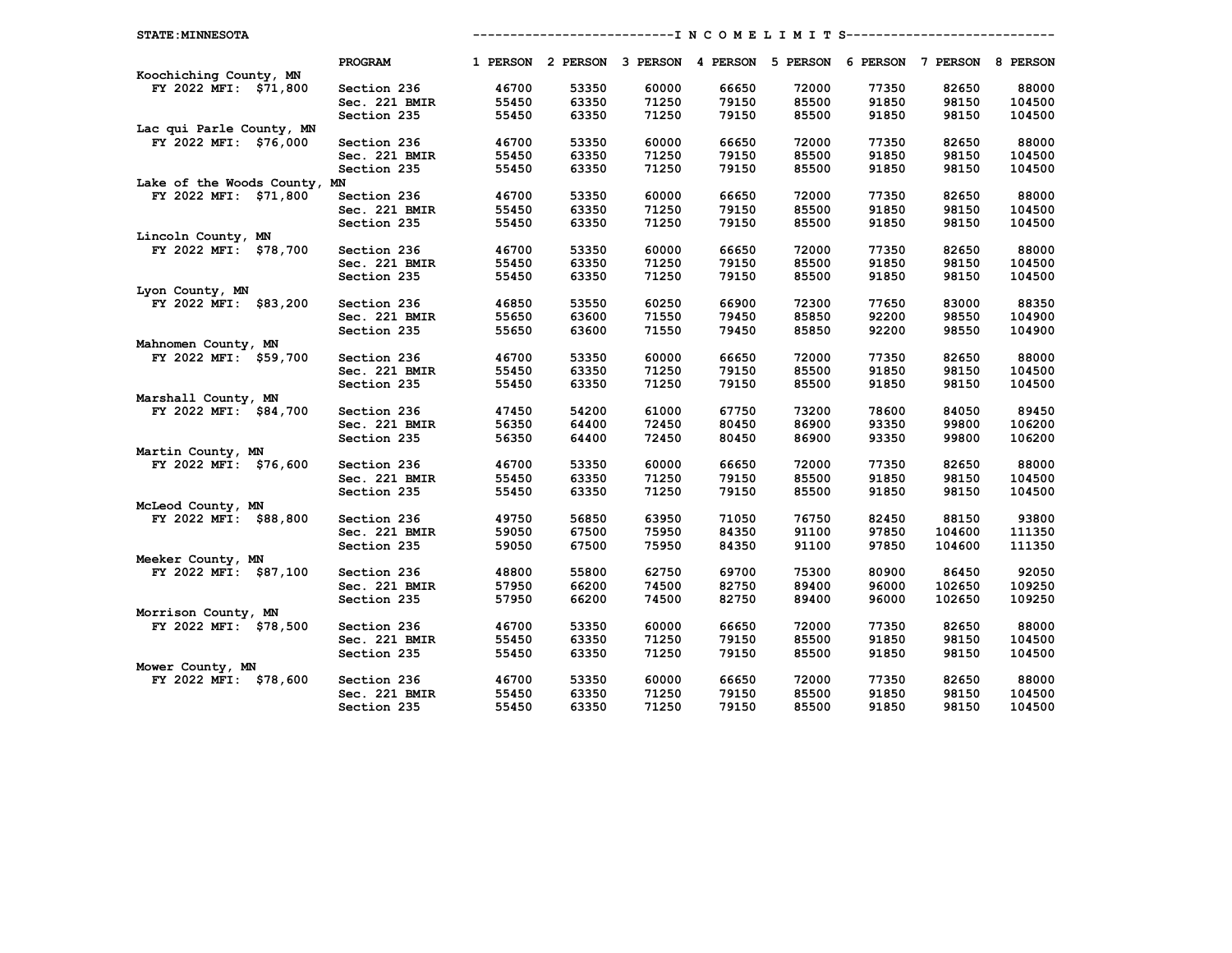| <b>STATE: MINNESOTA</b> |               |       |       |       |       | --------------------- N C O M E L I M I T S----------------------------- |        |        |        |
|-------------------------|---------------|-------|-------|-------|-------|--------------------------------------------------------------------------|--------|--------|--------|
|                         | PROGRAM       |       |       |       |       | 1 PERSON 2 PERSON 3 PERSON 4 PERSON 5 PERSON 6 PERSON 7 PERSON 8 PERSON  |        |        |        |
| Murray County, MN       |               |       |       |       |       |                                                                          |        |        |        |
| FY 2022 MFI: \$85,500   | Section 236   | 47900 | 54750 | 61600 | 68400 | 73900                                                                    | 79350  | 84850  | 90300  |
|                         | Sec. 221 BMIR | 56900 | 65000 | 73150 | 81250 | 87750                                                                    | 94250  | 100750 | 107250 |
|                         | Section 235   | 56900 | 65000 | 73150 | 81250 | 87750                                                                    | 94250  | 100750 | 107250 |
| Nobles County, MN       |               |       |       |       |       |                                                                          |        |        |        |
| FY 2022 MFI: \$74,100   | Section 236   | 46700 | 53350 | 60000 | 66650 | 72000                                                                    | 77350  | 82650  | 88000  |
|                         | Sec. 221 BMIR | 55450 | 63350 | 71250 | 79150 | 85500                                                                    | 91850  | 98150  | 104500 |
|                         | Section 235   | 55450 | 63350 | 71250 | 79150 | 85500                                                                    | 91850  | 98150  | 104500 |
| Norman County, MN       |               |       |       |       |       |                                                                          |        |        |        |
| FY 2022 MFI: \$78,200   | Section 236   | 46700 | 53350 | 60000 | 66650 | 72000                                                                    | 77350  | 82650  | 88000  |
|                         | Sec. 221 BMIR | 55450 | 63350 | 71250 | 79150 | 85500                                                                    | 91850  | 98150  | 104500 |
|                         | Section 235   | 55450 | 63350 | 71250 | 79150 | 85500                                                                    | 91850  | 98150  | 104500 |
| Otter Tail County, MN   |               |       |       |       |       |                                                                          |        |        |        |
| FY 2022 MFI: \$81,600   | Section 236   | 46700 | 53350 | 60000 | 66650 | 72000                                                                    | 77350  | 82650  | 88000  |
|                         | Sec. 221 BMIR | 55450 | 63350 | 71250 | 79150 | 85500                                                                    | 91850  | 98150  | 104500 |
|                         | Section 235   | 55450 | 63350 | 71250 | 79150 | 85500                                                                    | 91850  | 98150  | 104500 |
| Pennington County, MN   |               |       |       |       |       |                                                                          |        |        |        |
| FY 2022 MFI: \$83,300   | Section 236   | 46850 | 53550 | 60250 | 66900 | 72300                                                                    | 77650  | 83000  | 88350  |
|                         | Sec. 221 BMIR | 55650 | 63600 | 71550 | 79450 | 85850                                                                    | 92200  | 98550  | 104900 |
|                         | Section 235   | 55650 | 63600 | 71550 | 79450 | 85850                                                                    | 92200  | 98550  | 104900 |
| Pine County, MN         |               |       |       |       |       |                                                                          |        |        |        |
| FY 2022 MFI: \$73,700   | Section 236   | 46700 | 53350 | 60000 | 66650 | 72000                                                                    | 77350  | 82650  | 88000  |
|                         | Sec. 221 BMIR | 55450 | 63350 | 71250 | 79150 | 85500                                                                    | 91850  | 98150  | 104500 |
|                         | Section 235   | 55450 | 63350 | 71250 | 79150 | 85500                                                                    | 91850  | 98150  | 104500 |
| Pipestone County, MN    |               |       |       |       |       |                                                                          |        |        |        |
| FY 2022 MFI: \$77,100   | Section 236   | 46700 | 53350 | 60000 | 66650 | 72000                                                                    | 77350  | 82650  | 88000  |
|                         | Sec. 221 BMIR | 55450 | 63350 | 71250 | 79150 | 85500                                                                    | 91850  | 98150  | 104500 |
|                         | Section 235   | 55450 | 63350 | 71250 | 79150 | 85500                                                                    | 91850  | 98150  | 104500 |
| Pope County, MN         |               |       |       |       |       |                                                                          |        |        |        |
| FY 2022 MFI: \$87,800   | Section 236   | 48550 | 55500 | 62450 | 69350 | 74900                                                                    | 80450  | 86000  | 91550  |
|                         | Sec. 221 BMIR | 57650 | 65900 | 74150 | 82350 | 88950                                                                    | 95550  | 102150 | 108750 |
|                         | Section 235   | 57650 | 65900 | 74150 | 82350 | 88950                                                                    | 95550  | 102150 | 108750 |
| Red Lake County, MN     |               |       |       |       |       |                                                                          |        |        |        |
| FY 2022 MFI: \$85,400   | Section 236   | 47850 | 54650 | 61500 | 68300 | 73800                                                                    | 79250  | 84700  | 90200  |
|                         | Sec. 221 BMIR | 56800 | 64900 | 73000 | 81100 | 87600                                                                    | 94100  | 100600 | 107100 |
|                         | Section 235   | 56800 | 64900 | 73000 | 81100 | 87600                                                                    | 94100  | 100600 | 107100 |
| Redwood County, MN      |               |       |       |       |       |                                                                          |        |        |        |
| FY 2022 MFI: \$76,700   | Section 236   | 46700 | 53350 | 60000 | 66650 | 72000                                                                    | 77350  | 82650  | 88000  |
|                         | Sec. 221 BMIR | 55450 | 63350 | 71250 | 79150 | 85500                                                                    | 91850  | 98150  | 104500 |
|                         | Section 235   | 55450 | 63350 | 71250 | 79150 | 85500                                                                    | 91850  | 98150  | 104500 |
| Renville County, MN     |               |       |       |       |       |                                                                          |        |        |        |
| FY 2022 MFI: \$78,800   | Section 236   | 46850 | 53550 | 60250 | 66900 | 72300                                                                    | 77650  | 83000  | 88350  |
|                         | Sec. 221 BMIR | 55650 | 63600 | 71550 | 79450 | 85850                                                                    | 92200  | 98550  | 104900 |
|                         | Section 235   | 55650 | 63600 | 71550 | 79450 | 85850                                                                    | 92200  | 98550  | 104900 |
| Rice County, MN         |               |       |       |       |       |                                                                          |        |        |        |
| FY 2022 MFI: \$100,600  | Section 236   | 54150 | 61900 | 69650 | 77350 | 83550                                                                    | 89750  | 95950  | 102150 |
|                         | Sec. 221 BMIR | 64300 | 73500 | 82700 | 91850 | 99200                                                                    | 106550 | 113900 | 121250 |
|                         | Section 235   | 64300 | 73500 | 82700 | 91850 | 99200                                                                    | 106550 | 113900 | 121250 |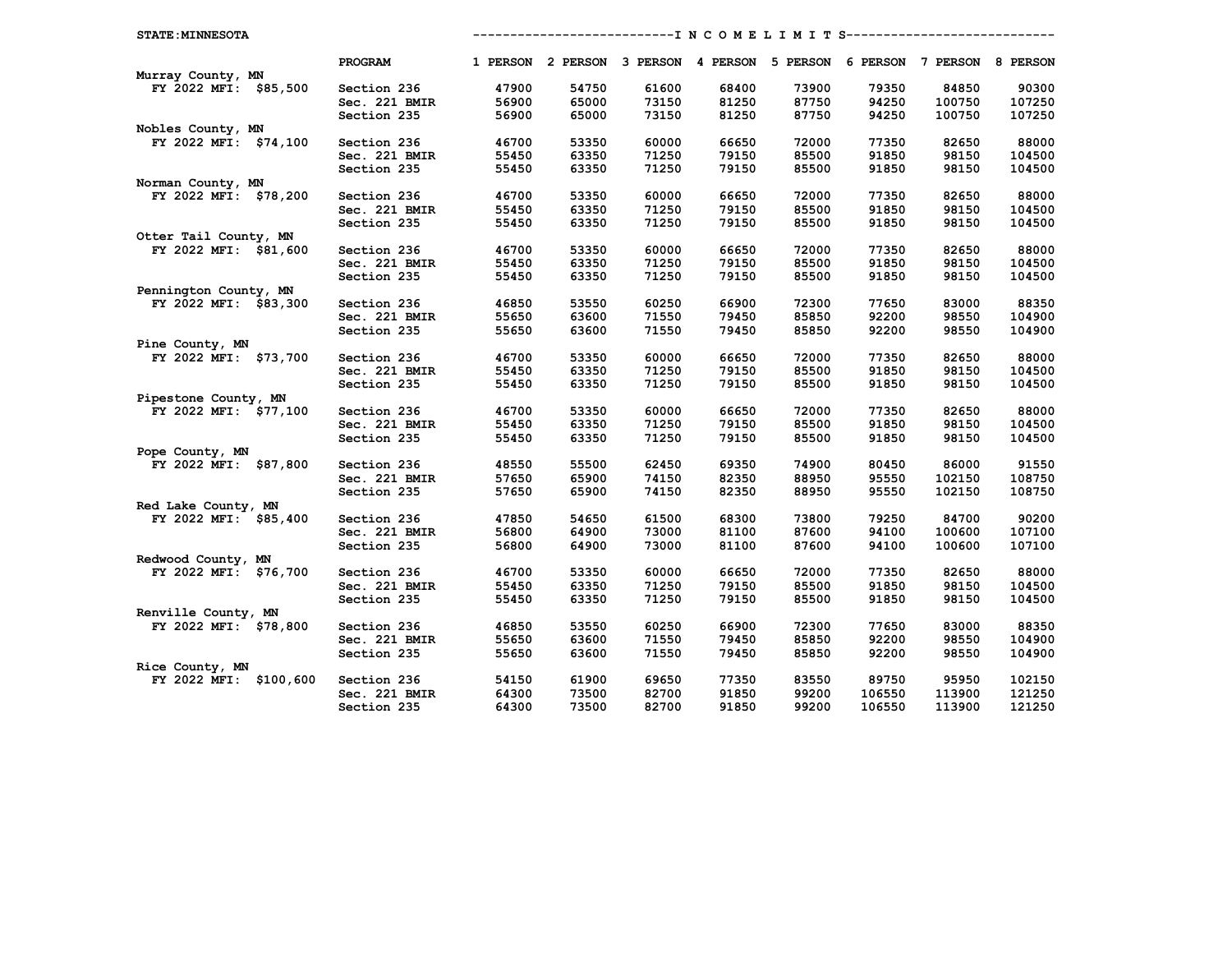| <b>STATE: MINNESOTA</b> |               |       |       |       |       | --------------------- N C O M E L I M I T S----------------------------- |        |        |        |
|-------------------------|---------------|-------|-------|-------|-------|--------------------------------------------------------------------------|--------|--------|--------|
|                         | PROGRAM       |       |       |       |       | 1 PERSON 2 PERSON 3 PERSON 4 PERSON 5 PERSON 6 PERSON 7 PERSON 8 PERSON  |        |        |        |
| Rock County, MN         |               |       |       |       |       |                                                                          |        |        |        |
| FY 2022 MFI: \$77,700   | Section 236   | 46700 | 53350 | 60000 | 66650 | 72000                                                                    | 77350  | 82650  | 88000  |
|                         | Sec. 221 BMIR | 55450 | 63350 | 71250 | 79150 | 85500                                                                    | 91850  | 98150  | 104500 |
|                         | Section 235   | 55450 | 63350 | 71250 | 79150 | 85500                                                                    | 91850  | 98150  | 104500 |
| Roseau County, MN       |               |       |       |       |       |                                                                          |        |        |        |
| FY 2022 MFI: \$84,000   | Section 236   | 47050 | 53800 | 60500 | 67200 | 72600                                                                    | 78000  | 83350  | 88750  |
|                         | Sec. 221 BMIR | 55900 | 63850 | 71850 | 79800 | 86200                                                                    | 92600  | 99000  | 105350 |
|                         | Section 235   | 55900 | 63850 | 71850 | 79800 | 86200                                                                    | 92600  | 99000  | 105350 |
| Sibley County, MN       |               |       |       |       |       |                                                                          |        |        |        |
| FY 2022 MFI: \$85,000   | Section 236   | 47600 | 54400 | 61200 | 68000 | 73450                                                                    | 78900  | 84350  | 89800  |
|                         | Sec. 221 BMIR | 56550 | 64600 | 72700 | 80750 | 87250                                                                    | 93700  | 100150 | 106600 |
|                         | Section 235   | 56550 | 64600 | 72700 | 80750 | 87250                                                                    | 93700  | 100150 | 106600 |
| Steele County, MN       |               |       |       |       |       |                                                                          |        |        |        |
| FY 2022 MFI: \$90,700   | Section 236   | 50800 | 58050 | 65300 | 72550 | 78400                                                                    | 84200  | 90000  | 95800  |
|                         | Sec. 221 BMIR | 60350 | 68950 | 77550 | 86150 | 93050                                                                    | 99950  | 106850 | 113750 |
|                         | Section 235   | 60350 | 68950 | 77550 | 86150 | 93050                                                                    | 99950  | 106850 | 113750 |
| Stevens County, MN      |               |       |       |       |       |                                                                          |        |        |        |
| FY 2022 MFI: \$96,800   | Section 236   | 52250 | 59700 | 67150 | 74600 | 80600                                                                    | 86550  | 92550  | 98500  |
|                         | Sec. 221 BMIR | 62100 | 70950 | 79800 | 88650 | 95750                                                                    | 102850 | 109950 | 117050 |
|                         | Section 235   | 62100 | 70950 | 79800 | 88650 | 95750                                                                    | 102850 | 109950 | 117050 |
| Swift County, MN        |               |       |       |       |       |                                                                          |        |        |        |
| FY 2022 MFI: \$72,300   | Section 236   | 46700 | 53350 | 60000 | 66650 | 72000                                                                    | 77350  | 82650  | 88000  |
|                         | Sec. 221 BMIR | 55450 | 63350 | 71250 | 79150 | 85500                                                                    | 91850  | 98150  | 104500 |
|                         | Section 235   | 55450 | 63350 | 71250 | 79150 | 85500                                                                    | 91850  | 98150  | 104500 |
| Todd County, MN         |               |       |       |       |       |                                                                          |        |        |        |
| FY 2022 MFI: \$72,800   | Section 236   | 46700 | 53350 | 60000 | 66650 | 72000                                                                    | 77350  | 82650  | 88000  |
|                         | Sec. 221 BMIR | 55450 | 63350 | 71250 | 79150 | 85500                                                                    | 91850  | 98150  | 104500 |
|                         | Section 235   | 55450 | 63350 | 71250 | 79150 | 85500                                                                    | 91850  | 98150  | 104500 |
| Traverse County, MN     |               |       |       |       |       |                                                                          |        |        |        |
| FY 2022 MFI: \$76,400   | Section 236   | 46700 | 53350 | 60000 | 66650 | 72000                                                                    | 77350  | 82650  | 88000  |
|                         | Sec. 221 BMIR | 55450 | 63350 | 71250 | 79150 | 85500                                                                    | 91850  | 98150  | 104500 |
|                         | Section 235   | 55450 | 63350 | 71250 | 79150 | 85500                                                                    | 91850  | 98150  | 104500 |
| Wadena County, MN       |               |       |       |       |       |                                                                          |        |        |        |
| FY 2022 MFI: \$64,100   | Section 236   | 46700 | 53350 | 60000 | 66650 | 72000                                                                    | 77350  | 82650  | 88000  |
|                         | Sec. 221 BMIR | 55450 | 63350 | 71250 | 79150 | 85500                                                                    | 91850  | 98150  | 104500 |
|                         | Section 235   | 55450 | 63350 | 71250 | 79150 | 85500                                                                    | 91850  | 98150  | 104500 |
| Waseca County, MN       |               |       |       |       |       |                                                                          |        |        |        |
| FY 2022 MFI: \$79,100   | Section 236   | 46850 | 53550 | 60250 | 66900 | 72300                                                                    | 77650  | 83000  | 88350  |
|                         | Sec. 221 BMIR | 55650 | 63600 | 71550 | 79450 | 85850                                                                    | 92200  | 98550  | 104900 |
|                         | Section 235   | 55650 | 63600 | 71550 | 79450 | 85850                                                                    | 92200  | 98550  | 104900 |
| Watonwan County, MN     |               |       |       |       |       |                                                                          |        |        |        |
| FY 2022 MFI: \$77,000   | Section 236   | 46700 | 53350 | 60000 | 66650 | 72000                                                                    | 77350  | 82650  | 88000  |
|                         | Sec. 221 BMIR | 55450 | 63350 | 71250 | 79150 | 85500                                                                    | 91850  | 98150  | 104500 |
|                         | Section 235   | 55450 | 63350 | 71250 | 79150 | 85500                                                                    | 91850  | 98150  | 104500 |
| Wilkin County, MN       |               |       |       |       |       |                                                                          |        |        |        |
| FY 2022 MFI: \$83,200   | Section 236   | 46700 | 53350 | 60000 | 66650 | 72000                                                                    | 77350  | 82650  | 88000  |
|                         | Sec. 221 BMIR | 55450 | 63350 | 71250 | 79150 | 85500                                                                    | 91850  | 98150  | 104500 |
|                         | Section 235   | 55450 | 63350 | 71250 | 79150 | 85500                                                                    | 91850  | 98150  | 104500 |